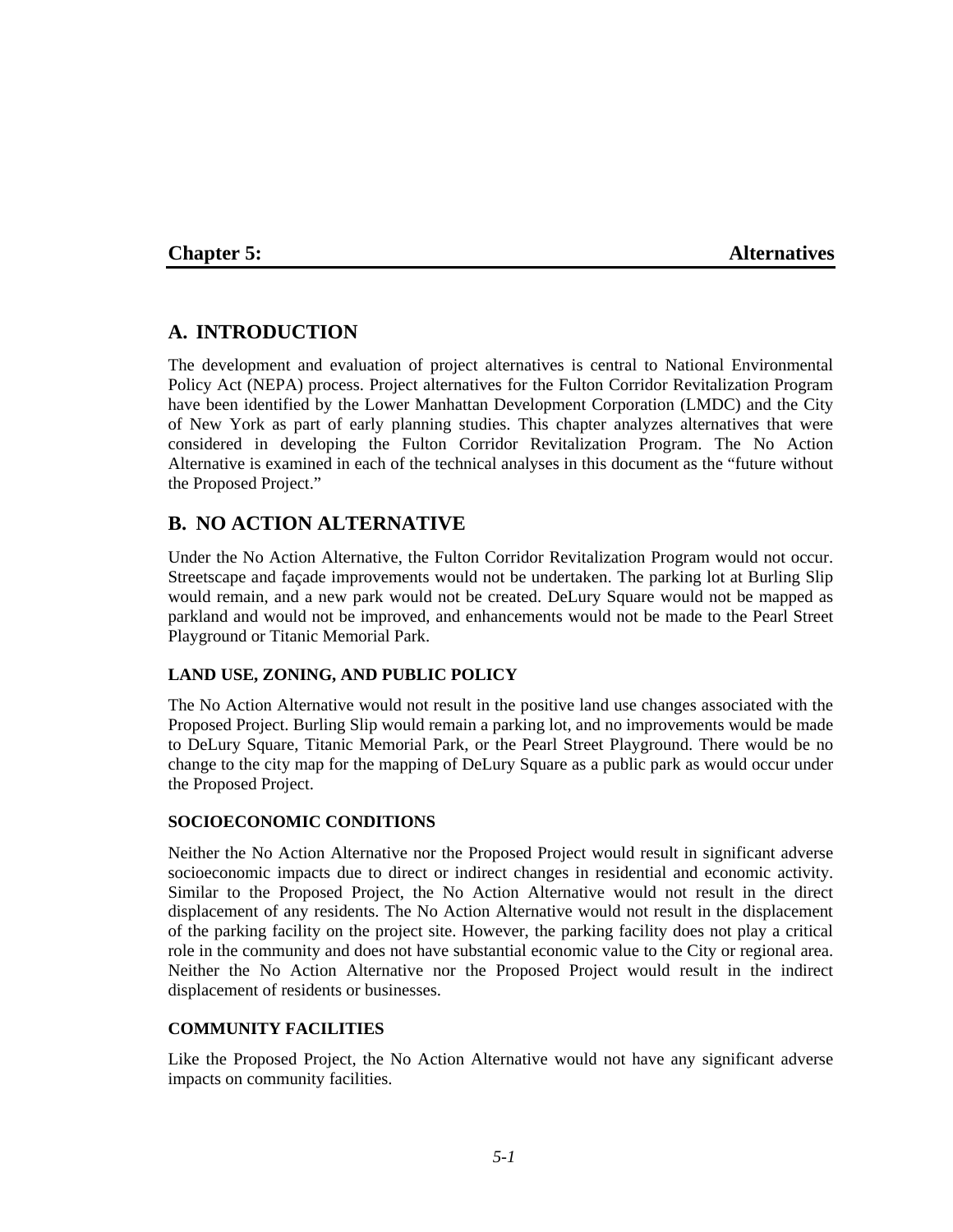## **OPEN SPACE**

In comparison with the Proposed Project, the No Action Alternative would not result in the improvements to Titanic Memorial Park or the Pearl Street Playground, nor would it result in the creation of the playground at Burling Slip and new public parkland at DeLury Square. Area residents, workers, and visitors would not benefit from these important improvements to open space. Additionally, with the expected increase in Lower Manhattan's residential population, the open space ratio would decline under this alternative.

## **SHADOWS**

Like the Proposed Project, the No Action Alternative would not produce any incremental increase in shadows, as no new structures would be built.

## **HISTORIC RESOURCES**

Without the Proposed Project, it is assumed that none of the excavation or construction associated with the Proposed Project would occur, and archaeological resources within the project site, other than any in the bed of Fulton Street (which is being reconstructed as part of an independent project), will remain undisturbed. Therefore, there would not be a potential for the disturbance of archaeological resources. The improvements to the context of historic resources, however, would not occur, as there would be no façade improvement program, no streetscape enhancements, no improvements at DeLury Square, the Pearl Street Playground, and Titanic Memorial Park, and no construction of a new playground at Burling Slip.

# **URBAN DESIGN AND VISUAL RESOURCES**

Under the No Action Alternative, there would be no improvements to urban design within the project site, as the storefront and façade improvement program would not be implemented. Design enhancements to the Fulton Street corridor would not be made, and parking lots and existing open space would not be improved.

# **NEIGHBORHOOD CHARACTER**

This alternative would not result in improvements to neighborhood character. The existing Fulton Street corridor would remain unimproved, and vehicle parking would continue to occupy Burling Slip. There would be no new open space created, and existing open space would not be improved. Like the Proposed Project, there would be no increase in traffic and noise that could affect neighborhood character. Neither the No Action Alternative nor the Proposed Project would create a significant adverse impact on neighborhood character.

### **NATURAL RESOURCES/WATER QUALITY**

Neither the No Action Alternative nor the Proposed Project would result in significant adverse impacts on natural resources.

# **HAZARDOUS MATERIALS**

Under this alternative, there would be no demolition or disturbance of existing structures, and no excavation, disturbance, or removal of existing fill and soil, and therefore there would not be an increased potential for exposure to hazardous materials. However, because contaminated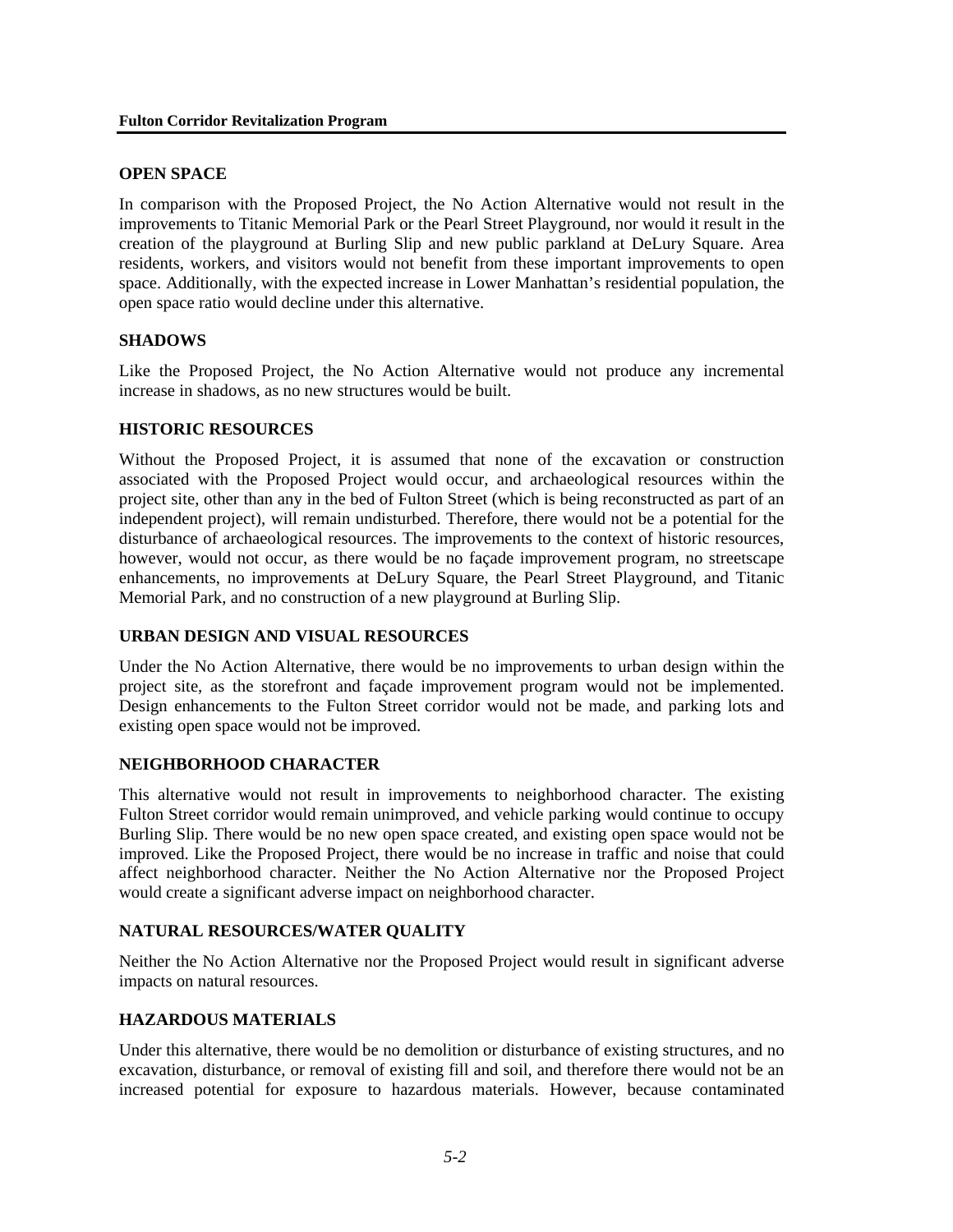materials on the project site would not be removed or isolated under the No Action Alternative, there would be no reduction in the long-term risks associated with contaminated materials.

# **WATERFRONT REVITALIZATION PROGRAM**

Unlike the Proposed Project, this alternative would not be consistent with all applicable Waterfront Revitalization Program (WRP) policies, particularly those encouraging public access to the waterfront.

# **INFRASTRUCTURE, SOLID WASTE AND ENERGY**

Like the Proposed Project, this alternative would not have significant adverse impacts on infrastructure, solid waste and sanitation services, or energy.

# **TRAFFIC AND PARKING**

Future traffic conditions without the Proposed Project would be worse than those in the future with the Proposed Project. Without the Proposed Project, there would be unacceptable LOS F conditions, including an overall LOS F at Fulton Street and Gold Street in the AM and midday peak hours, LOS F on the westbound approach of Fulton Street at Gold Street in the AM, midday, and PM peak hours, LOS F on the southbound approach of Little Pearl at Fulton Street in the midday peak hour, and LOS F on the northbound approach of Water Street at Fulton Street in the PM peak hour. On these movements and at these intersections, conditions would improve to LOS C, D, or E with the Proposed Project.

Also, pedestrian safety benefits would not be realized without the Proposed Project. Without the Proposed Project, there would be more vehicle-pedestrian conflicts in the study area. Pedestrians entering John DeLury Sr. Plaza from the west side of Gold Street and the north side of Fulton Street currently cross an unsignalized, channelized right turn used by vehicles from westbound Fulton Street to northbound Gold Street. The improvements of the Proposed Project would provide a safe, signalized crossing to the northeast corner of Gold Street and Fulton Street at acceptable levels of service. Also, the unsignalized crosswalk on the north side of Fulton Street at Little Pearl Street would be eliminated, providing a continuous sidewalk from Gold Street to Water Street/Pearl Street on the north side of Fulton Street. At Fulton Street and Water Street/Pearl Street, pedestrian-vehicle conflicts would be eliminated at all crosswalks under Build conditions by implementing a pedestrian-only phase. This is compared with an unsafe existing condition on the west crosswalk of Fulton Street and Water Street/Pearl Street, in which northbound left turns and southbound right turns are permitted to turn into the west crosswalk during the "Walk" signal.

Generally, when comparing the No Action Alternative with the Proposed Project for vehicles and pedestrians, levels of service would be about the same or better, and no significant adverse traffic impacts would occur.

# **TRANSIT AND PEDESTRIANS**

Neither the No Action Alternative nor the Proposed Project would result in significant adverse impacts on transit facilities or pedestrian circulation. However, the No Action Alternative would not require relocation of a bus stop on Pearl Street, and it would not reconfigure crosswalks on Pearl Street or Gold Street. However, the No Action Alternative would also not improve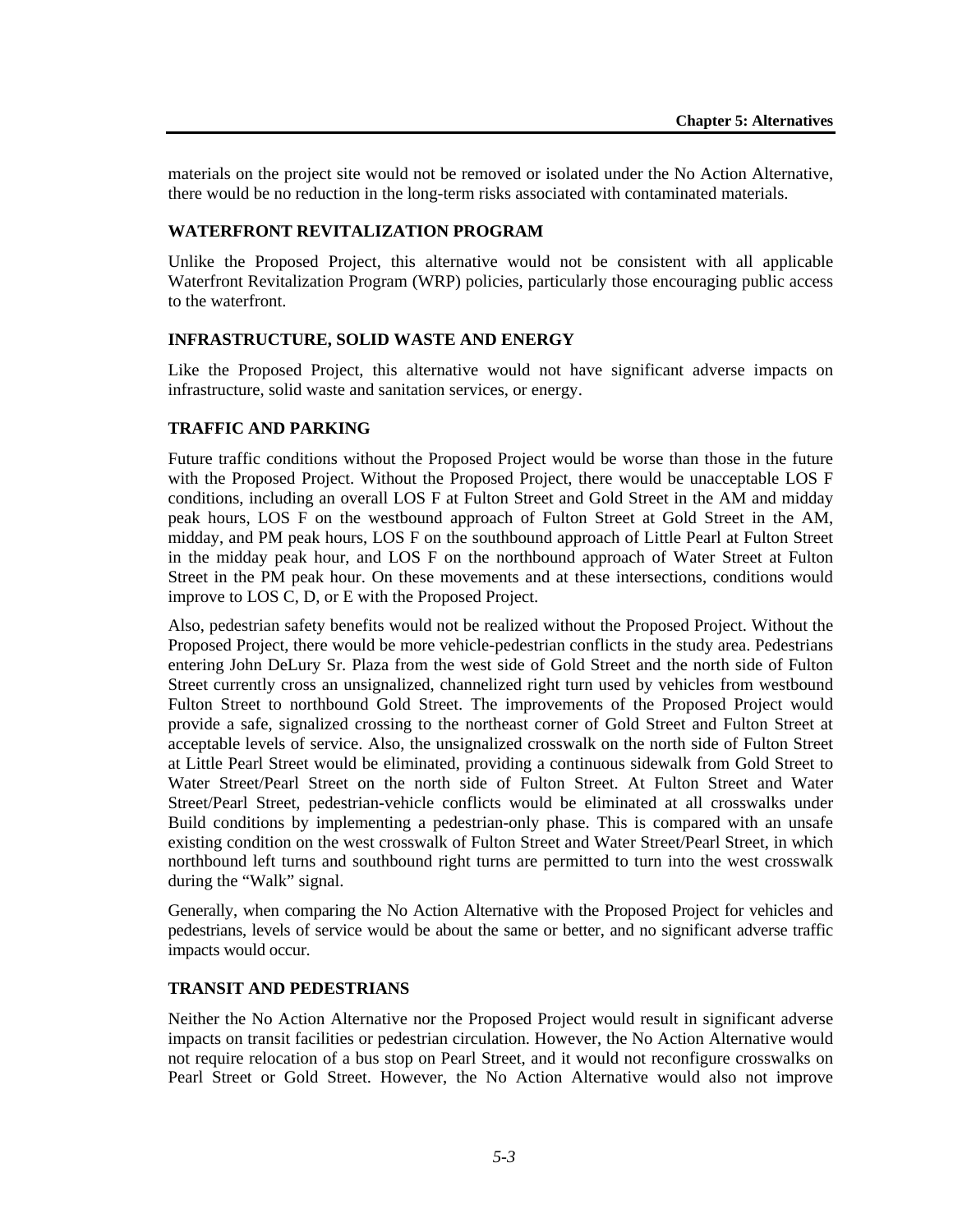pedestrian access to the Pearl Street Playground by removing vehicular traffic from Little Pearl **Street** 

# **AIR QUALITY**

The No Action Alternative would not alter traffic conditions, nor would it involve the introduction of buildings with heating systems that would produce emissions. Neither the No Action Alternative nor the Proposed Project would result in significant adverse impacts on air quality.

# **NOISE**

Neither the No Action Alternative nor the Proposed Project would generate substantial sources of noise, but noise levels on the project site would remain high, as they are under existing conditions.

# **CONSTRUCTION**

Under this alternative, there would be no improvements to the Fulton Street corridor and no new open space created. The temporary disruptions that would result from construction associated with the Proposed Project would not occur. However, the construction of other projects, including the street reconstruction within the project site, would occur. Likewise, the economic benefits associated with construction related to the Proposed Project, resulting from expenditures on labor, materials, and services, would not occur.

# **C. NO STREET CHANGES ALTERNATIVES**

The proposed street changes at the intersection of Pearl Street and Fulton Street, and Gold Street and Fulton Street would be undertaken by the New York City Department of Design and Construction (DDC) and the New York City Department of Transportation (NYCDOT) as part of their efforts to reconstruct the streets of Lower Manhattan. These changes would be funded by the Federal Highway Administration (FHWA). However, in the event that these street and intersection improvements would not be implemented as currently planned, the Fulton Corridor Revitalization Program would be undertaken with minor design modifications. The following sections describe the alternative with no street changes and compare its potential effects with those of the Proposed Project.

Like the Proposed Project, the No Street Changes Alternative would include the proposed façade and sidewalk enhancements along Fulton Street and Nassau Street, the creation of a new playground at Burling Slip, and enhancements to Titanic Memorial Park. However, under the No Street Changes Alternative, Little Pearl Street would remain open to vehicular traffic and a new pedestrian street would not be created west of the Pearl Street Playground. However, the playground itself would be improved with new equipment and plantings. At DeLury Square, the channelized right-turn lane from Fulton Street to Gold Street would remain. DeLury Square itself would be mapped as parkland and would be improved as a seating area for passive recreation use.

# **LAND USE, ZONING, AND PUBLIC POLICY**

The No Street Changes Alternative would result in most of the positive land use changes that would occur with the Proposed Project, though a smaller amount of open space would be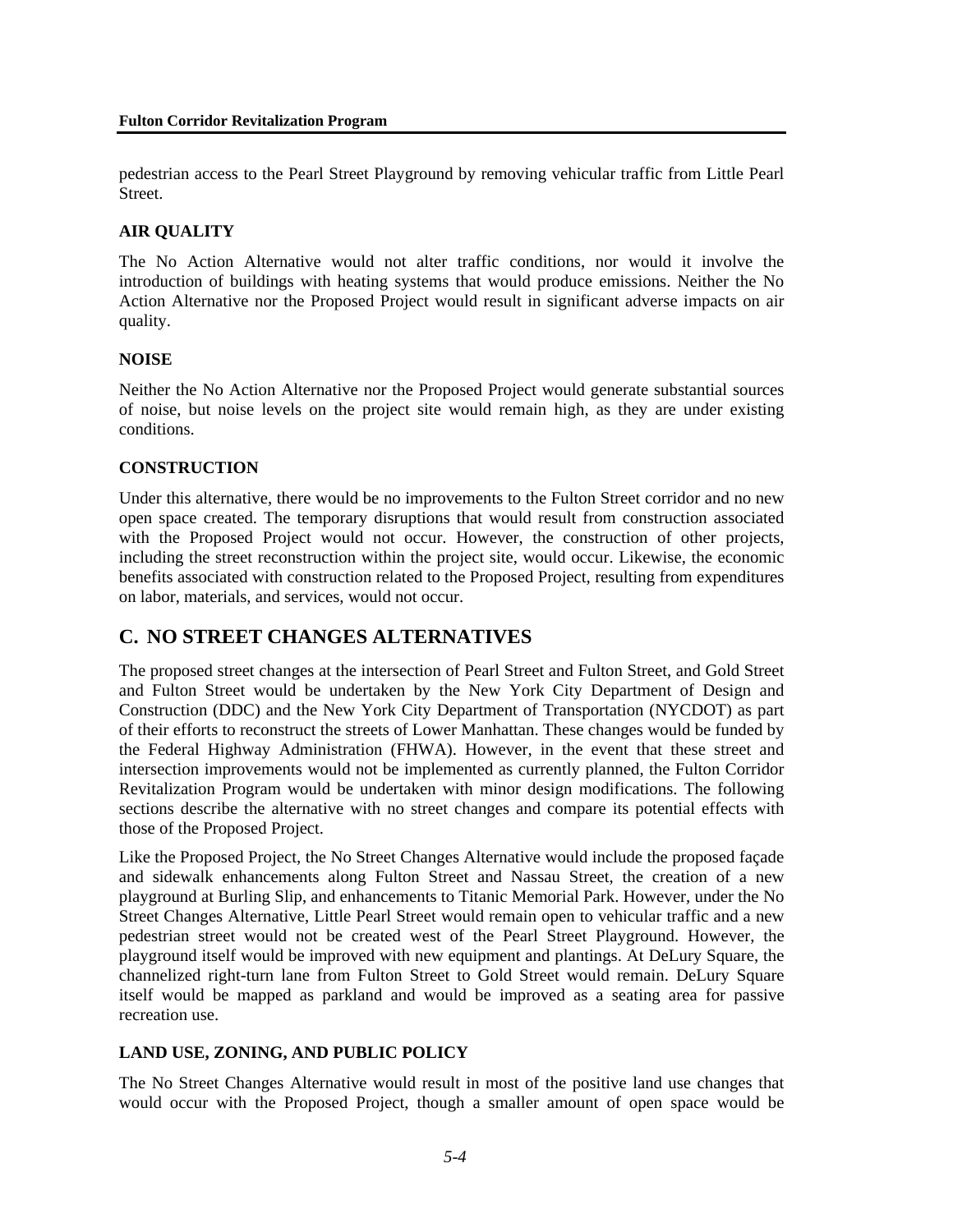created. While a new playground would be created at Burling Slip and Titanic Memorial Park would be enhanced as with the Proposed Project, the amount of open space at DeLury Square would not be increased, and Little Pearl Street adjacent to the Pearl Street Playground would not be pedestrianized.

# **SOCIOECONOMIC CONDITIONS**

Neither the No Street Changes Alternative nor the Proposed Project would result in significant adverse socioeconomic impacts due to direct or indirect changes in residential and economic activity.

## **COMMUNITY FACILITIES**

Like the Proposed Project, this alternative would not have any significant adverse impacts on community facilities.

### **OPEN SPACE**

The open space benefits associated with the No Street Changes Alternative would be reduced compared with the Proposed Project. The open space at DeLury Square would continue to be divided by a traffic lane turning onto Gold Street. While design improvements would be made, the open space would be smaller, less cohesive and visually appealing, and less safe for pedestrians as traffic would continue to pass through it.

## **SHADOWS**

Similar to the Proposed Project, this alternative would not result in any significant increase in shadows.

## **HISTORIC RESOURCES**

The No Street Changes Alternative would result in a reduced amount of ground disturbance compared with the Proposed Project, as construction at DeLury Square and adjacent to the Pearl Street Playground would be more limited. Like the Proposed Project, the improvements at DeLury Square associated with this alternative would create a more attractive setting for the nearby historic resources, including the Royal Insurance Company Building (State and National Registers of Historic Places [S/NR]-eligible, New York City Landmark [NYCL]-eligible). However, the improvement to the setting of this resource would be reduced because the park at this location would be smaller, and a traffic lane would continue to run through this open space.

# **URBAN DESIGN AND VISUAL RESOURCES**

## *URBAN DESIGN*

Similar to the Proposed Project, this alternative would be expected to positively affect the urban design of the project site and the study area. Streetscape, storefront, and façade improvements would improve the urban design character of the streets, most specifically those areas traversed and viewed by the pedestrian, including sidewalks and storefronts. The streetscape improvements, including new sidewalks and curbs, plantings, and removal of extraneous signage and other sidewalk obstructions, would create a more uniform and more attractive streetscape. The storefront improvements, where undertaken, would allow for the preservation and/or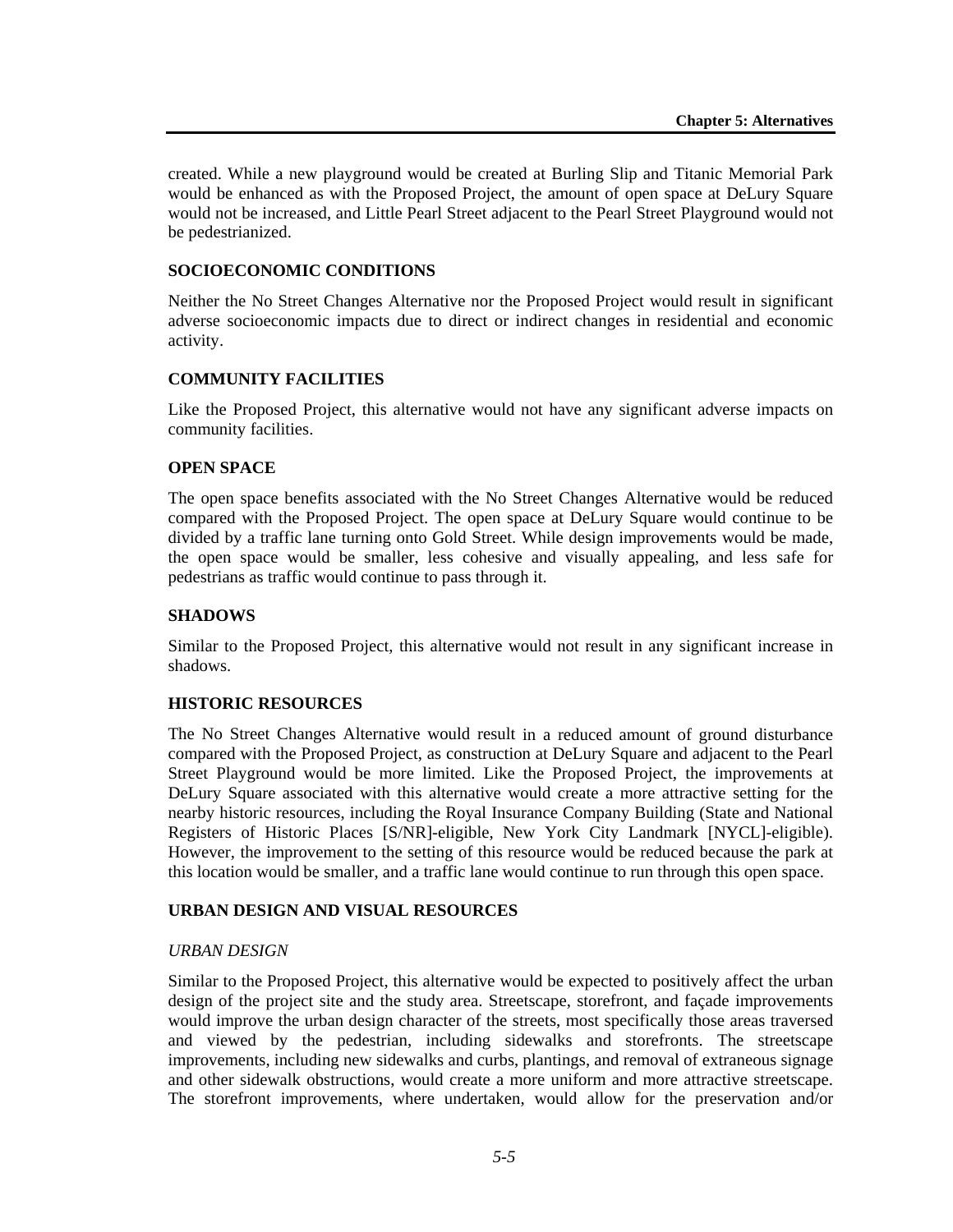revealing of historic architectural elements of the buildings and the visual integration of the storefront with the upper portion of the building. This goal is in keeping with the urban design of the Fulton/Nassau Historic District and other designated historic resources in the area (see Chapter 2, Section B: "Historic Resources," for further details). The modifications would result in more appropriate linkages between the World Trade Center, the Fulton Street Transit Center, and the South Street Seaport.

The improvements to existing open spaces and the creation of the new open space at Burling Slip, to include greenery and other natural features such as water elements and boulders, would soften the dense urban character of the area, providing greenery and resting areas where there are presently few. These open spaces would be located on existing blocks, since the closure of streets (the turning lane between Fulton and Gold Streets, and Little Pearl Street between Fulton and Pearl Streets), would not occur. Under this alternative, the continued use of the turning lane between Fulton and Gold Streets would keep John DeLury Sr. Plaza and the open space in front of the Southbridge Towers complex as two separate areas. Both areas would be re-landscaped, but John DeLury Sr. Plaza would continue to exist as a traffic island surrounded by three lanes of traffic. Retaining Little Pearl Street as a vehicular street would eliminate the potential for a pedestrian street in this location and the linking of the Pearl Street Playground to the block to the west. Retaining both this street and the turning lane between Fulton and Gold Street would essentially retain the existing pedestrian conditions in the area. The elimination of the street closures from the Proposed Project would prohibit the creation of more accessible, usable, safe and attractive open spaces as proposed by the Proposed Project, namely the creation of DeLury Square and the expansion of the Pearl Street Playground.

# *VISUAL RESOURCES*

Similar to the Proposed Project, it is expected that the creation of the new open space at Burling Slip would constitute a new visual resources in the study area. In addition, improvements would be made to existing open spaces, with new landscaping positively affecting views east on Fulton and John Streets to the East River waterfront. This alternative would not result in the creation of two open spaces, John DeLury Square and the pedestrianized Little Pearl Street, and as such, would result in less new visual resources in the area. The streetscape improvements and façade improvements (where implemented) would positively affect historic buildings in the area that are visual resources by removing superfluous and chaotic signage. In addition, a cohesive streetscape in the area would improve view corridors in general, in that the urban design characteristics of the project site and study area, including its narrow and winding streets and unique views can best be appreciated by the viewer without interruptions by sidewalk obstructions and jarring ground floor treatments.

# **NEIGHBORHOOD CHARACTER**

Like the Proposed Project, the No Street Changes Alternative would have a positive effect on neighborhood character. The improvement to neighborhood character under this alternative would be reduced, however, because the elimination of the street closures would lessen the safety, attractiveness, and accessibility of the improved open spaces at DeLury Square and the Pearl Street Playground.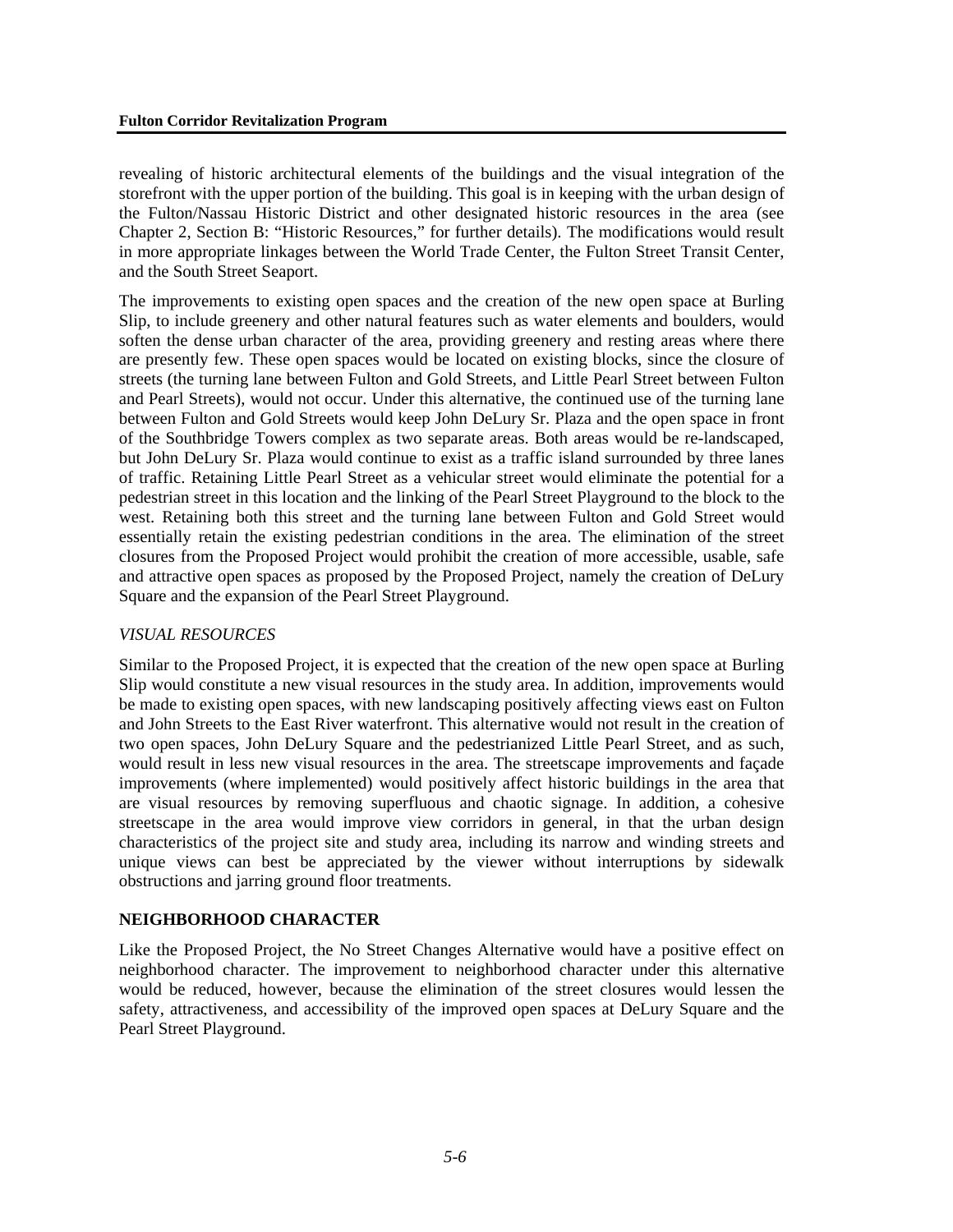## **NATURAL RESOURCES/WATER QUALITY**

Neither the No Street Changes Alternative nor the Proposed Project would result in significant adverse impacts on natural resources.

## **HAZARDOUS MATERIALS**

Both the No Street Changes Alternative and the Proposed Project could disturb potential containments identified within soils beneath all four parcels where open space would be created or enhanced (the Pearl Street Playground, Titanic Memorial Park, DeLury Square, and Burling Slip). Like the Proposed Project, construction of the No Street Changes Alternative would be undertaken in accordance with a Construction Health and Safety Plan (CHASP). With the implementation of these measures, no significant adverse impacts related to hazardous materials would result from construction activities on the project site.

# **WATERFRONT REVITALIZATION PROGRAM**

Similar to the Proposed Project, this alternative would be consistent with all applicable WRP policies, particularly those encouraging public access to the waterfront.

## **INFRASTRUCTURE, SOLID WASTE AND ENERGY**

Like the Proposed Project, this alternative would not have significant adverse impacts on infrastructure, solid waste and sanitation services, or energy.

### **TRAFFIC AND PARKING**

With respect to traffic and parking, conditions under this alternative would be the same as those described above under the No Action Alternative, and would be worse than those in the future with the Proposed Project. Without the street changes, there would be unacceptable LOS F conditions, including an overall LOS F at Fulton Street and Gold Street in the AM and midday peak hours, LOS F on the westbound approach of Fulton Street at Gold Street in the AM, midday, and PM peak hours, LOS F on the southbound approach of Little Pearl at Fulton Street in the midday peak hour, and LOS F on the northbound approach of Water Street at Fulton Street in the PM peak hour. In contrast, with the Proposed Project's street closures, conditions would improve to LOS C, D, or E on these movements and at these intersections.

Similarly, as described above under the No Action Alternative, the pedestrian safety benefits of the Proposed Project would not be realized without the street closures.

## **TRANSIT AND PEDESTRIANS**

Neither the No Street Changes Alternative nor the Proposed Project would result in significant adverse impacts on transit facilities or pedestrian circulation. However, the No Street Changes Alternative would not require relocation of a bus stop on Pearl Street, and it would not reconfigure crosswalks on Pearl Street or Gold Street. However, the No Street Changes Alternative would also not improve pedestrian access to the Pearl Street Playground by removing vehicular traffic from Little Pearl Street.